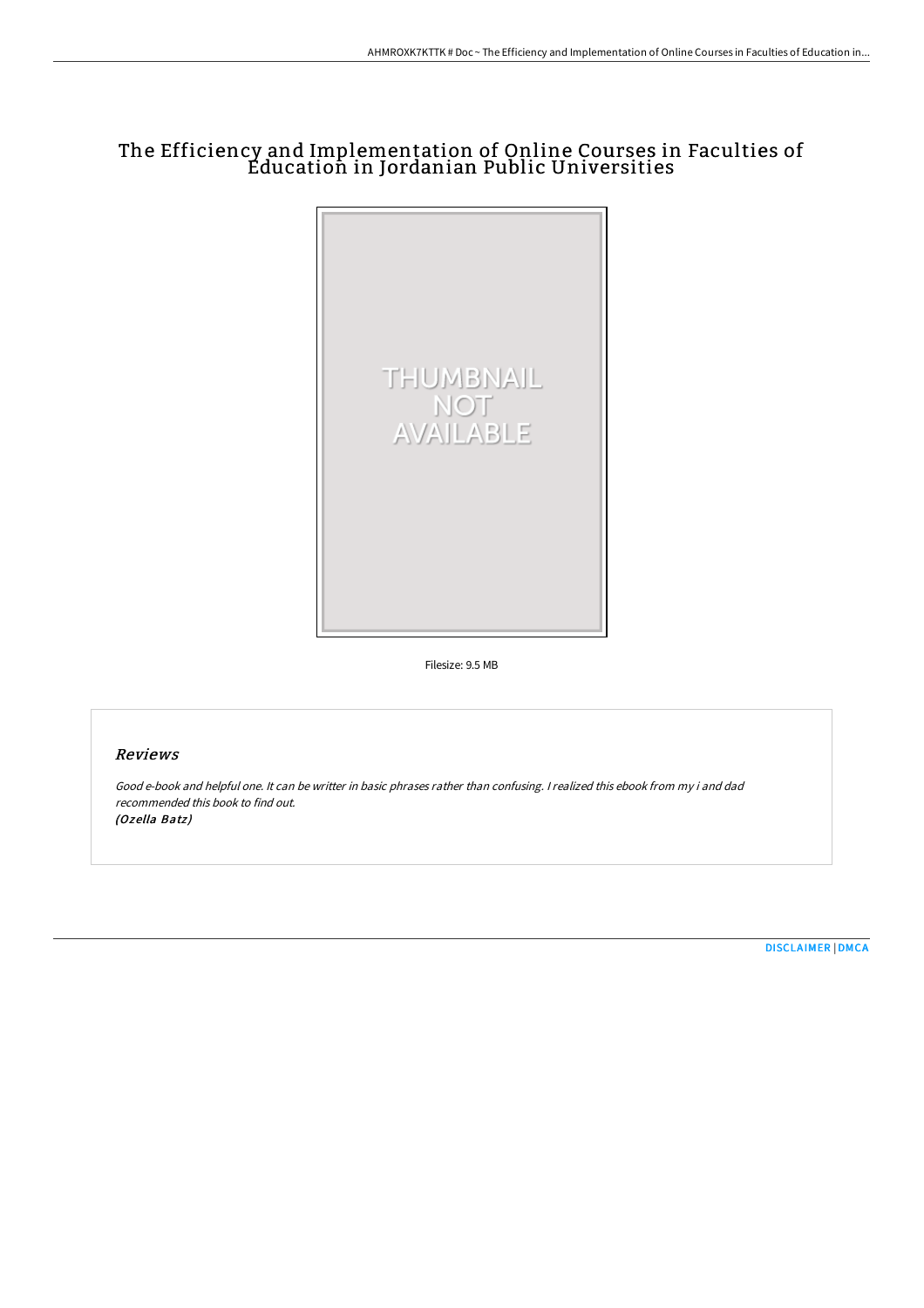## THE EFFICIENCY AND IMPLEMENTATION OF ONLINE COURSES IN FACULTIES OF EDUCATION IN JORDANIAN PUBLIC UNIVERSITIES



Cuvillier Verlag Okt 2007, 2007. Taschenbuch. Condition: Neu. Neuware - Information technology and/or computer-mediated communication (CMC) have become more complex than ever with the progress of science and educational technology. Advancements in technology, such as computers and telecommunications, have changed the way people work and how they are educated. Proper assessment is required to determine the strengths and weaknesses of any instructional delivery system. While a limited number of researchers have compared the differences of e¿learning courses to traditional courses, the study addresses factors other than student outcome (i.e. student satisfaction, locus of control and/or goal orientation, anxiety, self¿efficacy and motivation) in their learning environments. Advances in technology also allow higher education to go ôbeyond the traditional classroom and deliver instruction and training to geographically diverse audiences locally, nationally and even internationallyö (Rockwell, Schauer, Fritz, & Marx, 1999). With advances in distance education technology and an increase in demand for distance education, faculty members remain a key element in the process of teaching and learning (Rockwell et al., 1999). Therefore, it is necessary to focus on faculty membersÆ attitudes and specific factors (i.e. faculty members motivation towards online courses, their description of the concept of online courses, their plans for implementing online courses, faculty promotion, as they need to be qualified to teach in an online environment, faculty members tenure, àetc.) affecting faculty membersÆ participation in online courses. As institutions of higher education launch online courses and e-learning offerings, it is important to identify factors that influence students and instructors participation in e<sub>L</sub>learning education. Information obtained from this study may help institutions of higher education, faculty, administrators and researchers better understand the perspectives associated with students and faculty members in the different learning environments. 202 pp. Englisch.

h Read The Efficiency and [Implementation](http://techno-pub.tech/the-efficiency-and-implementation-of-online-cour.html) of Online Courses in Faculties of Education in Jordanian Public Univer sities Online

Download PDF The Efficiency and [Implementation](http://techno-pub.tech/the-efficiency-and-implementation-of-online-cour.html) of Online Courses in Faculties of Education in Jordanian Public **Universities**